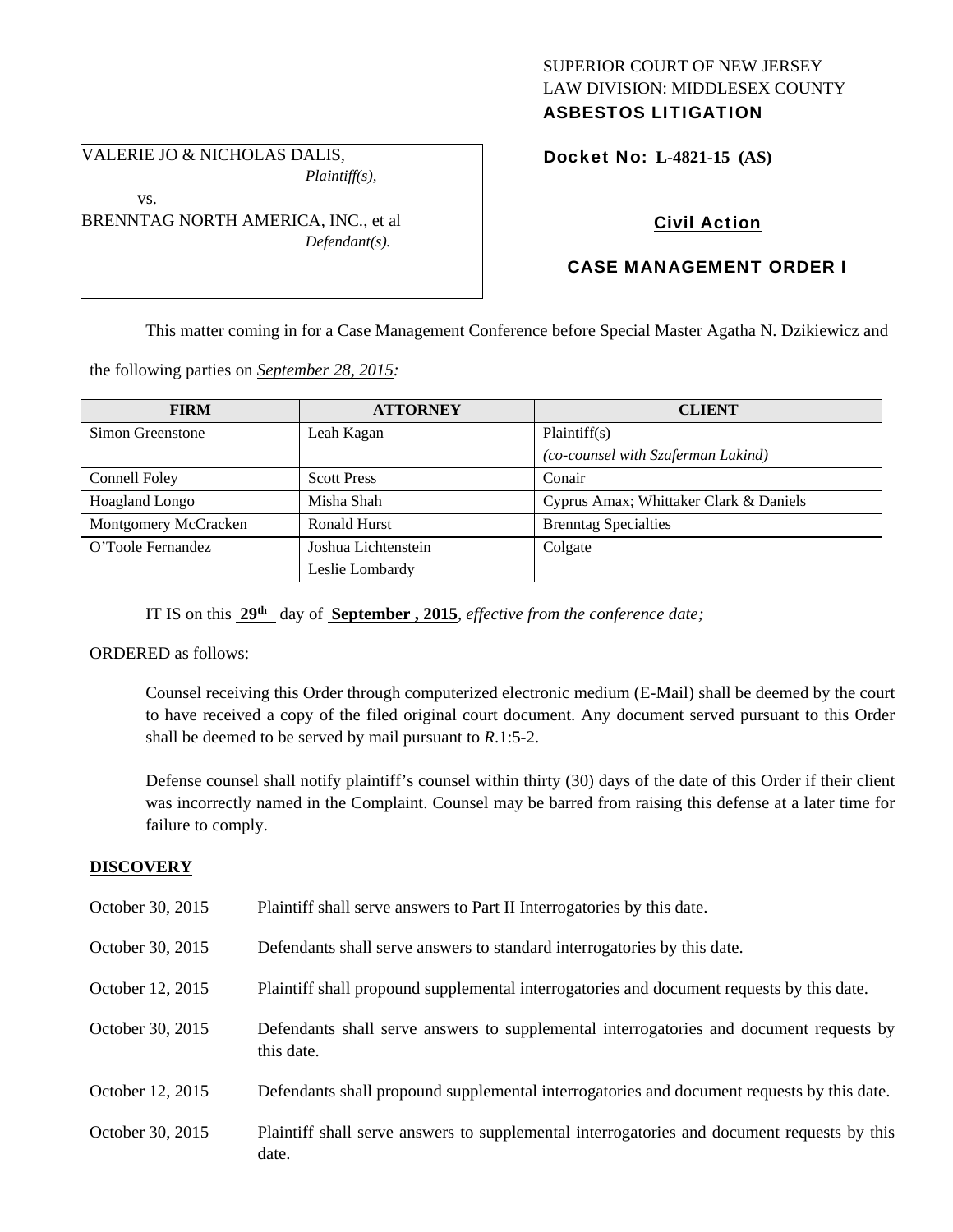- December 31, 2015 Fact discovery, including depositions, shall be completed by this date. Plaintiff's counsel shall contact the Special Master within one week of this deadline if all fact discovery is not completed.
- December 31, 2015 Depositions of corporate representatives shall be completed by this date.

### **EARLY SETTLEMENT**

January 8, 2016 Settlement demands shall be served on all counsel and the Special Master by this date.

### **SUMMARY JUDGMENT MOTION PRACTICE**

- January 8, 2016 Plaintiff's counsel shall advise, in writing, of intent not to oppose motions by this date.
- January 22, 2016 Summary judgment motions shall be filed no later than this date.
- February 19, 2016 Last return date for summary judgment motions.

#### **MEDICAL DEFENSE**

- January 15, 2016 Plaintiff shall serve medical expert reports by this date.
- January 15, 2016 **Upon request by defense counsel**, plaintiff is to arrange for the transfer of pathology specimens and x-rays, if any, by this date.
- March 31, 2016 Defendants shall identify its medical experts and serve medical reports, if any, by this date. **In addition, defendants shall notify plaintiff's counsel (as well as all counsel of record) of a joinder in an expert medical defense by this date.**

#### **LIABILITY EXPERT REPORTS**

- February 29, 2016 Plaintiff shall identify its liability experts and serve liability expert reports or a certified expert statement by this date or waive any opportunity to rely on liability expert testimony.
- March 31, 2016 Defendants shall identify its liability experts and serve liability expert reports, if any, by this date or waive any opportunity to rely on liability expert testimony.

### **ECONOMIST EXPERT REPORTS**

- February 29, 2016 Plaintiff shall identify its expert economists and serve expert economist report(s), if any, by this date or waive any opportunity to rely on economic expert testimony.
- March 31, 2016 Defendants shall identify its expert economists and serve expert economist report(s), if any, by this date or waive any opportunity to rely on economic expert testimony.

### **EXPERT DEPOSITIONS**

April 26, 2016 Expert depositions shall be completed by this date. To the extent that plaintiff and defendant generic experts have been deposed before, the parties seeking that deposition in this case must file an application before the Special Master and demonstrate the necessity for that deposition. To the extent possible, documents requested in a deposition notice directed to an

\_\_\_\_\_\_\_\_\_\_\_\_\_\_\_\_\_\_\_\_\_\_\_\_\_\_\_\_\_\_\_\_\_\_\_\_\_\_\_\_\_\_\_\_\_\_\_\_\_\_\_\_\_\_\_\_\_\_\_\_\_\_\_\_\_\_\_\_\_\_\_\_\_\_\_\_\_\_\_\_\_\_\_\_\_\_\_\_\_\_\_\_\_\_\_\_\_\_\_\_\_\_\_\_\_\_\_\_\_\_